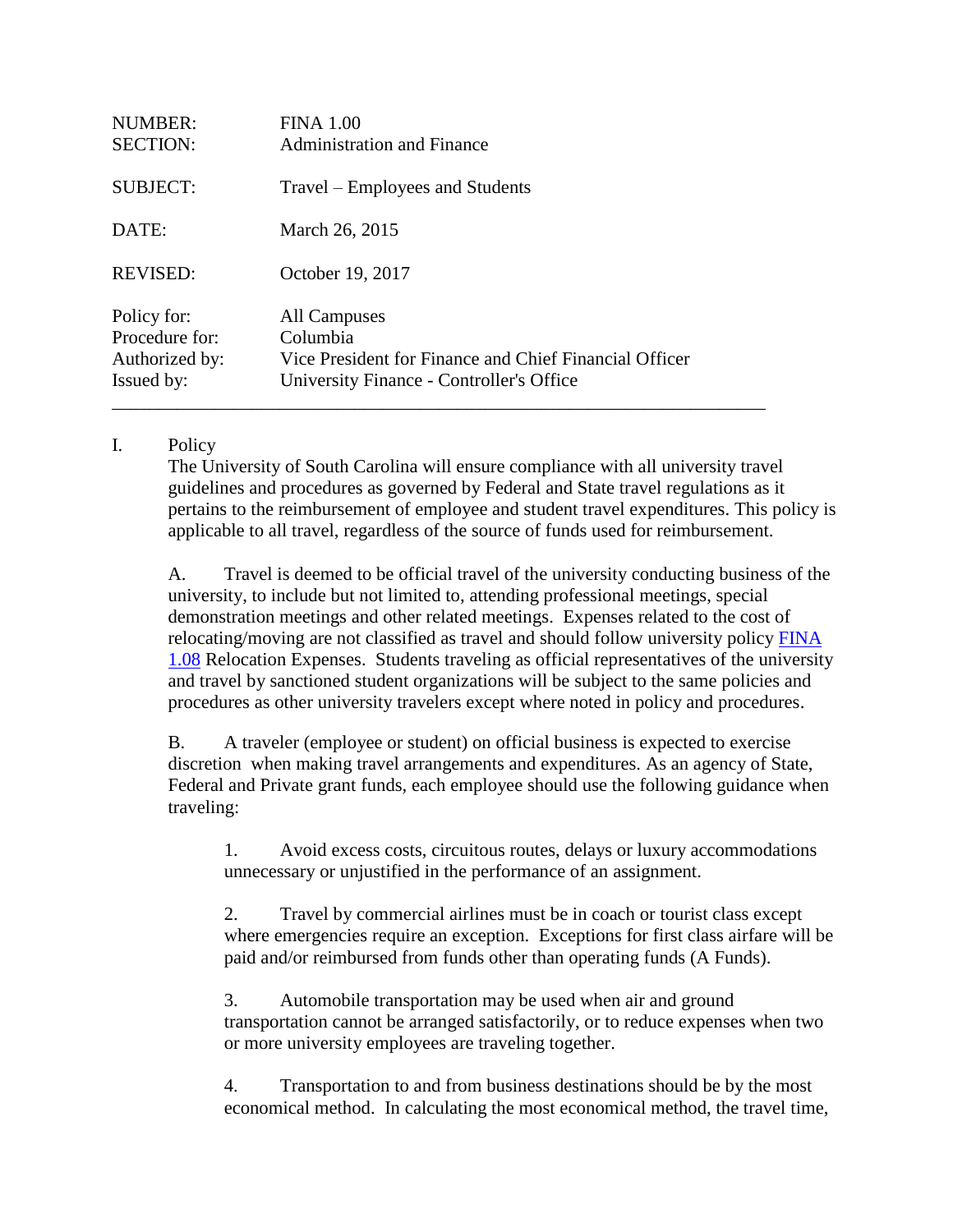and any resulting extra funds used for meals and lodging costs should be considered in addition to transportation costs.

5. Travelers using Federal grant funds are required to fly on U.S. flag air carriers as stated in the Fly America Act. Contact Grants and Fund Management for details of Federal regulations or read the regulations at **[https://www.tvlon.com/resources/FlyAct.html.](https://www.tvlon.com/resources/FlyAct.html)**

6. A Travel Authorization (TA) must be completed before travel occurs. To comply with State reporting requirements, a separate TA must be prepared for each employee traveling. For Student Travel, a group TA is acceptable.

- C. Reimbursement of travel and subsistence expenses of individuals will vary depending upon the circumstances and conditions, including the extent of benefit expected to accrue to the individual and the university. Each administrator shall determine the appropriateness of such travel and the extent to which the university is to participate in defraying travel and subsistence expenses.
	- 1. It shall be the policy of the university that lodging may be reimbursed at actual expenses incurred up to a maximum of \$300 per day.
	- 2. All travel reimbursements submitted are required to have the signature of the traveler certifying the amounts are true and correct and conform to Federal, State and University laws, rules, guidelines and procedures. Each traveler must submit their own reimbursement with signatures. The employee's supervisor must approve the reimbursement. The supervisor's approval is asserting that they are aware of the employee's travel and the expenditures appear to be reasonable.
	- 3. This policy does not apply to reimbursement of travel for non-university employees.

D. The procedure for this policy provides details on the administration and management of travel for the university. The procedure is located at [http://web.admin.sc.edu/ap/formspage.php?id=Procedures.](http://web.admin.sc.edu/ap/formspage.php?id=Procedures)

III. Related Policies FINA 1.08 FINA 2.00 FINA 2.12 FINA 2.15

III. Reason for Revision